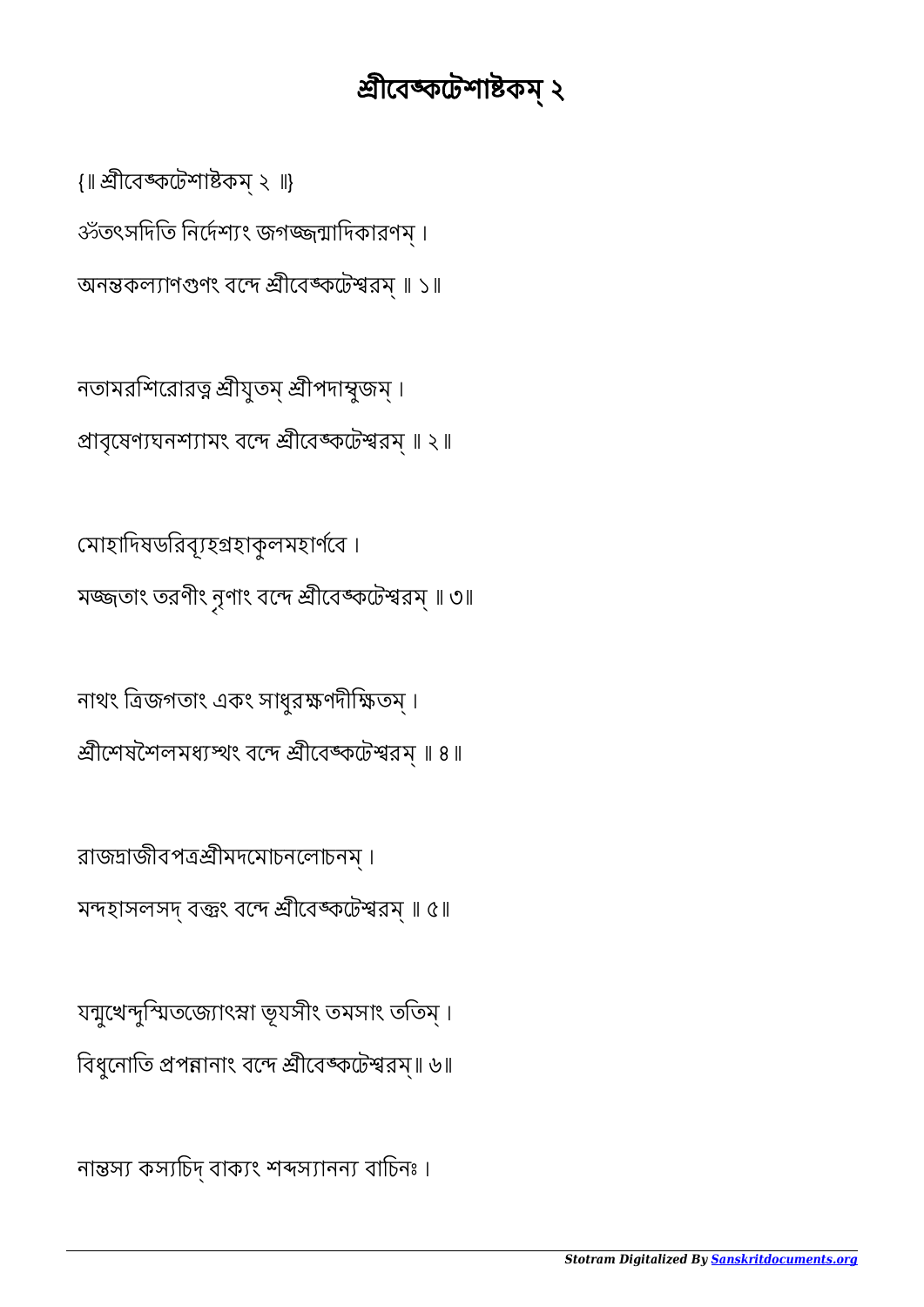ব্রহ্মারুদ্রেন্দ্রজনকং বন্দে শ্রীবেঙ্কটেশ্বরম্ ॥ ৭॥

যদ্বক্ষঃস্থালমধ্যাস্য ভাতি শ্রীরনপায়িনী। তডিল্লেখেবাভ্রমধ্যে বন্দে শ্রীবেঙ্কটেশ্বরম্ ॥ ৮॥

বেঙ্কটেশাষ্টকমিদং নরকষ্ঠীরবোদিতম্। যঃ পঠেত সততং ভক্ত্যা তম্মৈ বিষ্ণু প্ৰসীদতি ॥

॥ ইতি শ্রী বট্টেপল্লে নরকষ্ঠীরব শাস্ত্রি বিরচিতম্

শ্ৰী বেঙ্কটেশাষ্টকং সমাপ্তম্ ॥

From the book `Tirupati Sri Venkatesvara' by Sri Sadhu Subrahmanya Sastry at pages 371 and 372

Encoded and Proofread by YV Malleswara Rao malleswararaoy at yahoo.com

Proofread by Avinash Sathaye

Please send corrections to sanskrit@cheerful.com

Last updated  $\overline{\odot}$ oday

http://sanskritdocuments.org